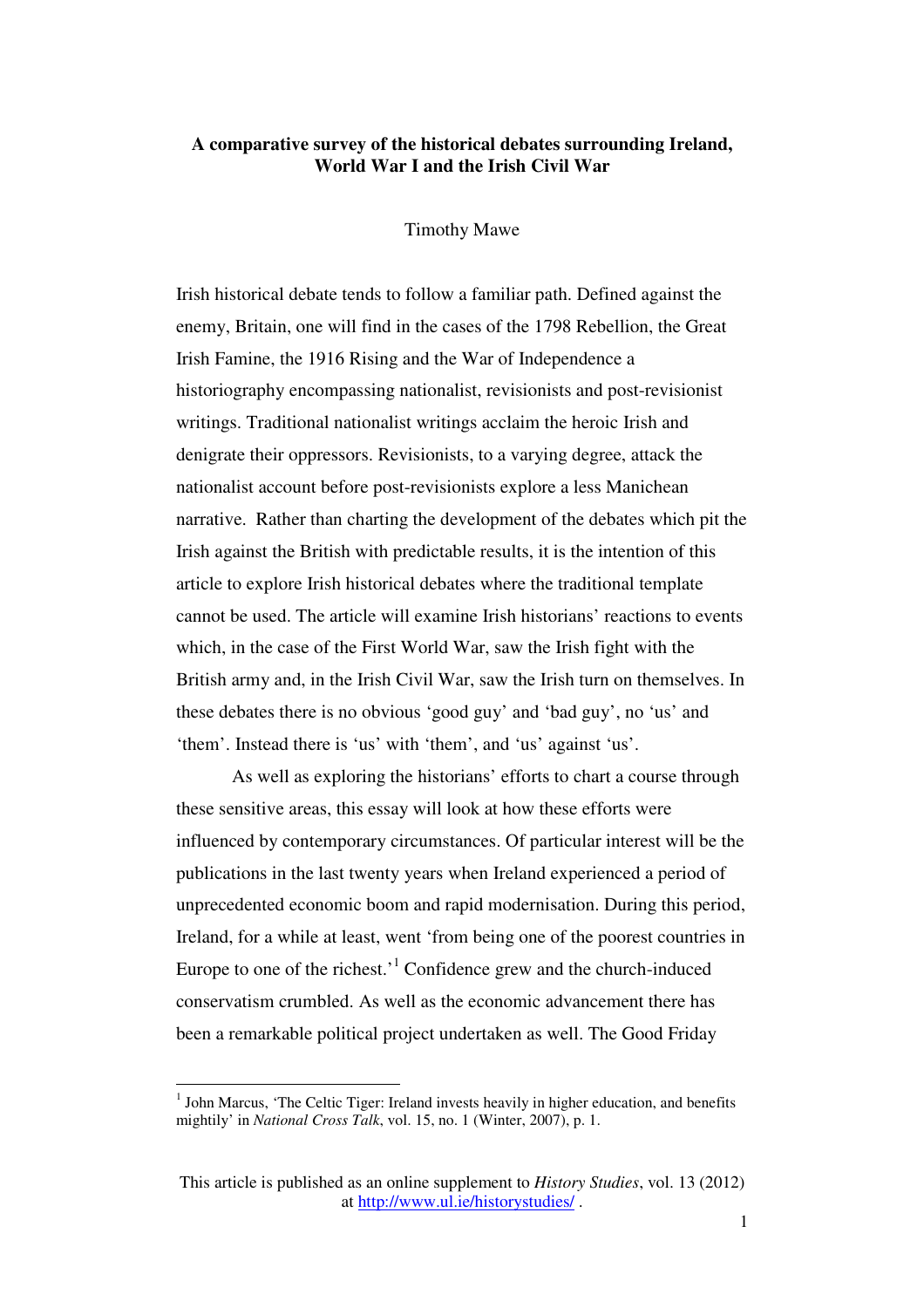Agreement of 1998 acknowledged that 'the present wish of a majority of the people of Northern Ireland, freely exercised and legitimate, is to maintain the Union and […] that it would be wrong to make any change in the status of Northern Ireland save with the consent of a majority of its people<sup> $2$ </sup>, thus beginning a process which incorporated Provisional IRA decommissioning, the St. Andrews agreement, 2006, and the establishment of an effective power-sharing executive. This remarkable progress culminated in the visit of Queen Elizabeth II to these shores, the first visit of a British monarch to the south this side of World War I. As part of an examination of the historical debates from the Irish revolution, 1913-1923, this essay will assess the influence of the economic, social and political development of Ireland since 1990 on the historical debates of Ireland and World War I and the Irish Civil War.

 Prior to the work of David Fitzpatrick in the late 1980s, in seeking an account of Ireland and World War I, one could only look to the war-time propagandist books. Michael Mac Donagh's *The Irish at the Front*, written in 1916, includes a foreword by Home Rule leader John Redmond who takes the opportunity to idolise the soldiers and seek recruitments. He describes the Irish soldiers as possessing 'astonishing courage (…) beautiful faith  $(...)$  natural military genius  $(...)$  tenderness as well as strength' and asks God to 'bless them! And may Ireland cherish them in her bosom, know how to prove her love and pride and send their brothers leaping to keep full their battle-torn ranks and to keep high and glad their heroic hearts!'<sup>3</sup>

 Redmond's wishes were to be disregarded and the emerging Irish state was ambivalent towards the memory of the soldiers. For seventy years following the armistice on the Western Front, Ireland's soldiers were little remembered. This had little to do with the character of the soldiers or their actions but with the preferences of the new state's institutions for silence. All of the major parties, bar Labour, traced their roots to the Volunteers who

 $2^{2}$  Agreement Between the government of the United Kingdom of Great Britain and Northern Ireland and the government of Ireland, Article 1, Section III.

<sup>(</sup>http://www.dfa.ie/uploads/documents/Anglo-Irish/agreement.pdf) (10 Jan. 2012) .

<sup>3</sup> Foreword to Michael MacDonagh, *The Irish at the Front* (London, 1916), p. 2.

This article is published as an online supplement to *History Studies*, vol. 13 (2012) at http://www.ul.ie/historystudies/ .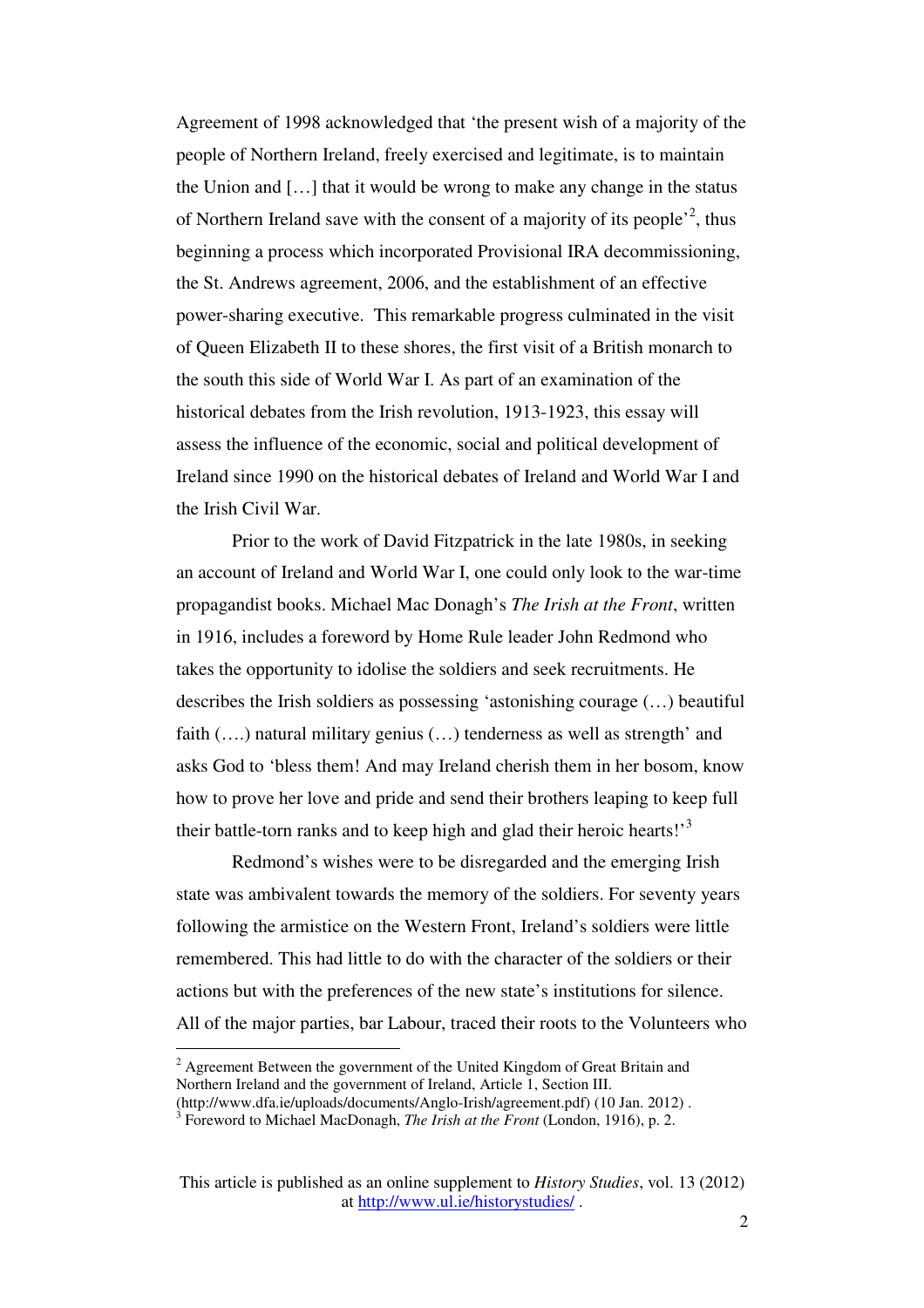stayed at home and executed the Easter Rising of 1916, an event perceived to be at odds with the enlistment of Irishmen in the British Army. All major parties and the dominant Catholic Church had actively and successfully campaigned against conscription in 1918. They were therefore unwilling to celebrate, or even acknowledge, the 200, -300,000 Irishmen who served in the war or the c.30,000 who lost their lives. $4$ 

 Conditions never seemed right to re-assimilate the soldiers and the memory of World War I. The inter-war period saw Ireland look to prove its differences from Britain, not its similarities and shared experiences. Ireland proclaimed neutrality in World War II and did not want the narrative of World War I undermining its stubborn independence. Mass emigration, economic stagnation and the emergence of the troubles in the decades after the war contributed to further ignorance of World War I.

The Irishmen who had gone to war in 1914 with popular support and with the political backing of the IPP and many clergy, became transposed onto the British, anti-nationalist side and therefore ignored: 'from the Second World War the memory of the Great War was increasingly denied in the public life and self-understanding of independent Ireland. For 40 years, the National War Memorial was a ghostly ruin.<sup>5</sup> Tragically, Irish historians failed for so long to challenge the 'collective amnesia' of Irish society and did nothing to end the shameful neglect of veterans and the dead.<sup>6</sup> It was not until 1986, and David Fitzpatrick's *Ireland and the First World War*, that historians resurrected the war as a subject for study. The bulk of the writings on World War I are therefore relatively new and debate has been limited. Themes rather than debates have emerged in the writings.

Fitzpatrick introduces a collection of articles on 'one of the great shaping factors in modern Irish history', which 'destabilised Irish politics

<sup>4</sup> John Horne, 'Our War, Our History' in John Horne (ed.), *Our War: Ireland and the Great War* (Dublin, 2008), p. 6.

<sup>5</sup> Home, *Our War,* p. 14.

<sup>6</sup> Neil Richardson, *A Coward if I Return, A Hero if I Fall: Stories of Irishmen in World War I* (Dublin, 2010), p. 15.

This article is published as an online supplement to *History Studies*, vol. 13 (2012) at http://www.ul.ie/historystudies/ .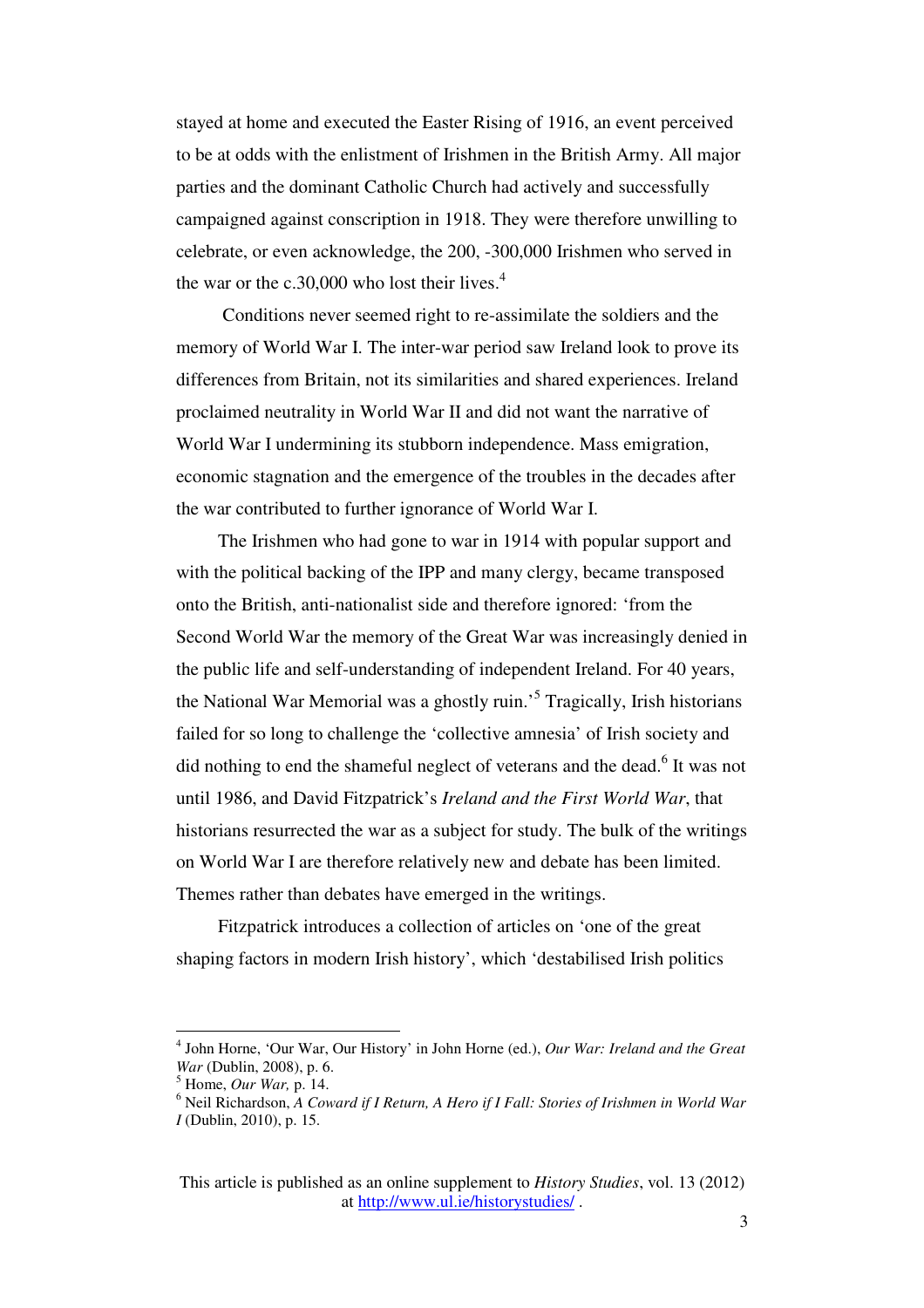and helped create the conditions for the revolution which followed.<sup>7</sup> Beginning a strand of thought that would use World War I as a context rather than just an event to be documented, Fitzpatrick and his students detail the shaping role of the war on issues like Child Welfare, Nationalism in East Down, and the future of the Labour Party. Deirdre Lindsay's article, "Labour and Conscription" comes to the interesting conclusion that Labour's alignment with the two main nationalist parties to fight conscription 'not only alienated much of Ulster's working-class, but also imperilled Labour's fundamental *raison d'être:* its primary commitment to the liberation of the worker from social and economic enslavement.<sup>8</sup> These articles make the war relevant and meaningful to us today.

It wasn't until the year 2000, with the publication of Keith Jeffery's *Ireland and the Great War,* that Fitzpatrick's strand of thought was expanded upon. Jeffery plays with the idea of viewing 'the development of "advanced nationalism", the outbreak of the Easter Rising and so on not as some completely separate narrative distinct from the world war, but as an integral part of essentially the same story.<sup>9</sup> Given this hypothesis, Jeffery sees World War I not only as compatible with the nationalist, nationbuilding narrative, but as a foundation stone for the republic; 'The First World War provided both the opportunity and the timing for the Irish republican rising of Easter 1916. It presented a suitably violent model for political action and defined the moment when that action was likely to occur [...] For Irish separatists, the Great War offered both moment and mode.<sup>'10</sup>

The idea of not only recognising the war, remembering the dead etc., but of cherishing the war as a part of the narrative of the birth of our nation is a massive step, one that has undoubtedly only been made possible by the transformation in contemporary Ireland. Only in a more liberal, less reverent

<sup>7</sup> David Fitzpatrick (ed.), *Ireland and the First World War* (Dublin, 1986), p. vii.

<sup>8</sup> Deirdre Lindsay, 'Labour and Conscription' in Fitzpatrick, *Ireland and World War I,* p. 89.

<sup>9</sup> Keith Jeffery, *Ireland and the Great War* (Cambridge, 2000), p. 2.

<sup>10</sup> Jeffery, *Ireland and the Great War*, p. 47.

This article is published as an online supplement to *History Studies*, vol. 13 (2012) at http://www.ul.ie/historystudies/ .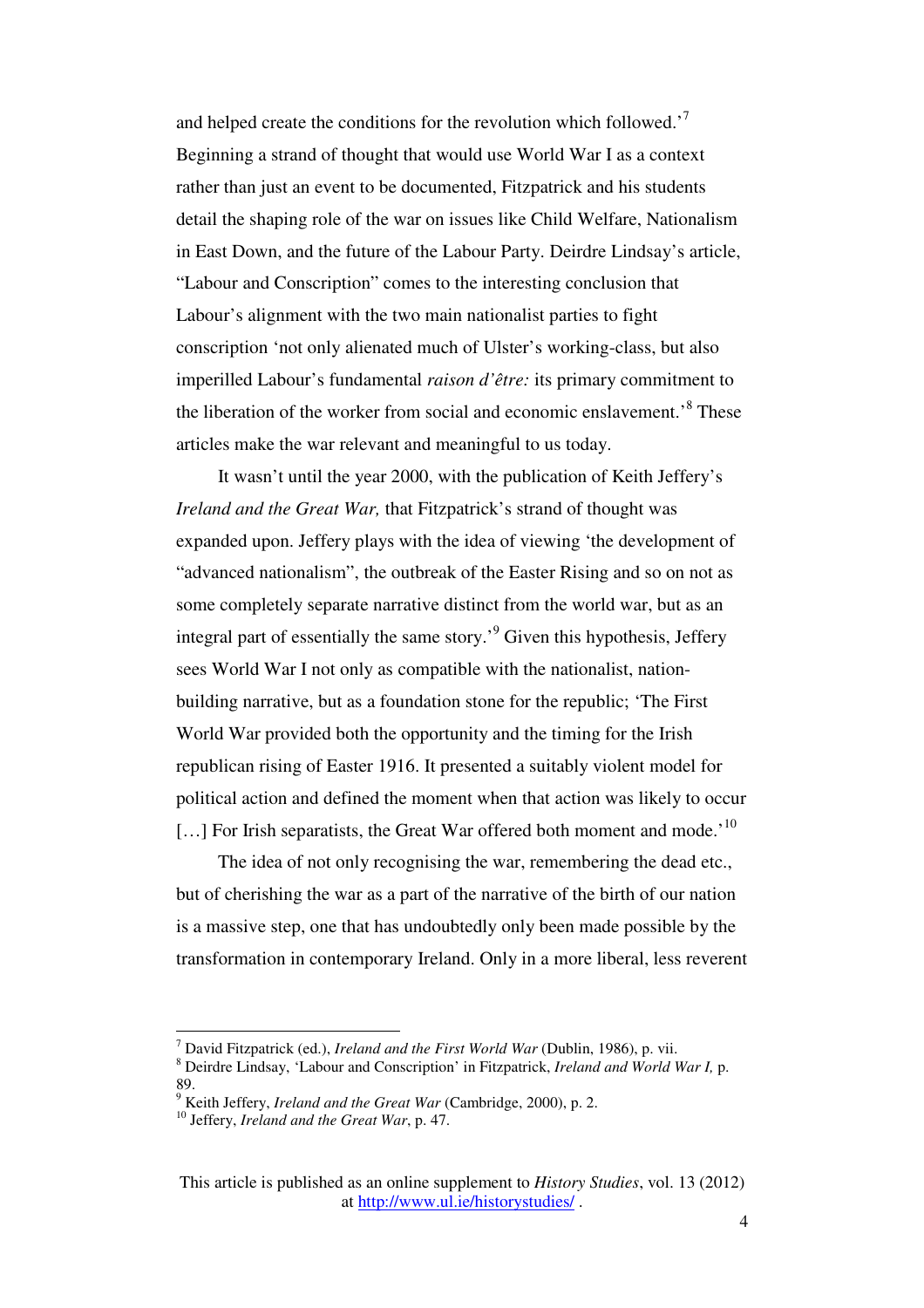Ireland could Jeffery reclaim the war or John Horne describe it as 'Our War.'

Horne entitles his book *Our War* not merely because 27, -35,000 Irish soldiers were killed in battle but because it had a profound impact on the direction of the country.<sup>11</sup> Introducing his compilation of articles in 2008, he writes of the war, 'while never the sole determinant, it contributed decisively to the major turning point of twentieth century Irish history, 1913-1923, which saw a polarisation and realignment of national and political identities that has lasted to the present.<sup> $12$ </sup> Contributors survey the impact of the war on Ireland, Catríona Pennell exploring the war's duration as a vital element in the fall of Redmond and Home Rule, and David Fitzpatrick commenting that 'if the world had remained at peace between 1914 and 1918, the Irish would surely have been poorer, less employable, and more troubled by class and sectarian conflict.<sup>13</sup>

A second theme in historians work on World War I has been focused on the Irish soldiers who fought for the crown. Military histories like Johnstone's *Orange, Green and Khaki* and Dungan's *They Shall Not Grow Old* emerged in the 1990s while Tom Burnell's *The Offaly War Dead* documents Offaly's war dead from Lance Corporal Frederick James Abbott to Harry Younger of Pte. Regiment.*<sup>14</sup>*

Thomas Dooley's *Irishmen or English Soldiers* tackles the stigma attached to the Irishmen who fought for Britain by explaining the practical considerations influencing Irishmen to sign up for the British.<sup>15</sup> Dooley uses the case study of an ordinary labourer, James English, to argue that the Irishmen who served the crown did not betray their country. Of English he writes that, 'economic theory, political strategy and military tactics did not

 $11$  Horne, *Our War*, p. 6.

<sup>12</sup> Ibid., p. 14.

<sup>&</sup>lt;sup>13</sup> David Fitzpatrick, 'Home Front and everyday life' in Horne, *Our War*, p. 142.

<sup>14</sup> Tom Johnstone, *Orange, Green and Khaki* (Dublin, 1992); Myles Dungan, *They Shall not Grow Old: Irish Soldiers and the Great War* (Dublin, 1997); Tom Burnell, *The Offaly War Dead: A History of the Casualties of the First World War (Dublin, 2010).* 

<sup>&</sup>lt;sup>15</sup> Thomas Dooley, *Irishmen or English Soldiers? The Times and World of a Southern Catholic Irish Man (1876-1916) Enlisting in the British Army During the First World War* (Liverpool, 1995).

This article is published as an online supplement to *History Studies*, vol. 13 (2012) at http://www.ul.ie/historystudies/ .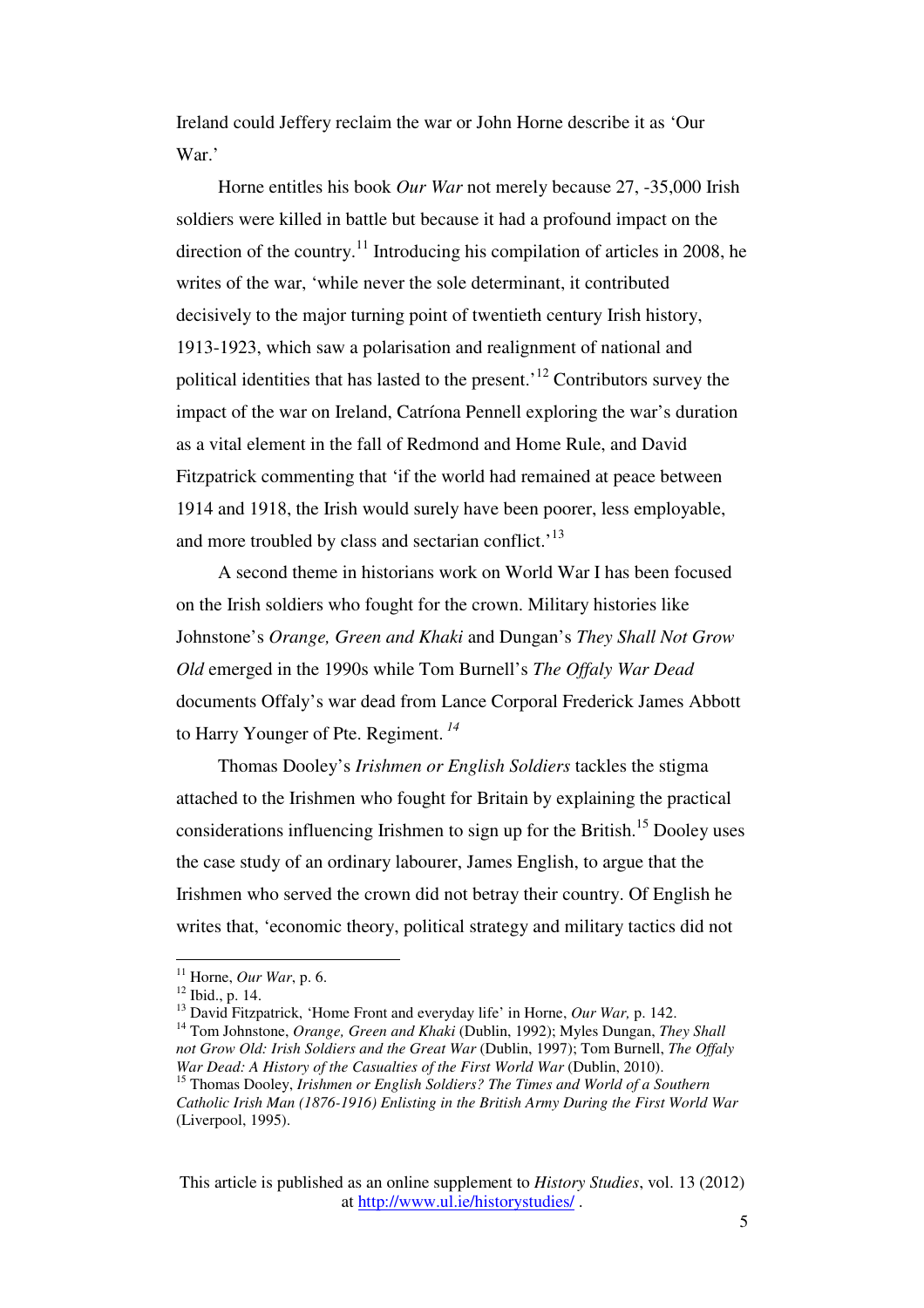preoccupy him' but that he and so many others were attracted to the British army by more human and mundane reasons: '[the army] fed and clothed them and provided for their families. Enlistment meant a job which offered escape from drudgery. It promised excitement, the potential for advancement and a future. The army gave their lives purpose and importance.<sup> $16$ </sup> The implicit message is that any reader may have chosen to sign up and for the same reasons had they been placed in the shoes of James English. However, Dooley's sympathy extended only to those who 'joined the pre-war regular British army in a context and under conditions different from those prevailing after war was declared and when the New Armies were raised.'<sup>17</sup>

 Neil Richardson does more to revitalise the memory and the worthiness of those who signed up post-1914. He records that enlistment was not a rare and shameful activity but a widespread and acceptable phenomenon: '25 to 30% of Irishmen eligible for recruitment fought in the war.<sup>18</sup> He finds it understandable rather than treasonous that an Irishman would enlist to 'escape the poverty and the general hopelessness of life at home. $^{,19}$ 

As great strides have been made in throwing off the veil of silence, the 'institutionalised social amnesia'<sup>20</sup>, that has for so long been held over World War I, some historians have taken the issue of remembrance as a topic in itself. Keith Jeffrey's *Ireland and the Great War* dedicates an eponymously titled chapter to commemoration in which he charts the selective Irish memory of the war from the 'critical watershed' of World War II in which commemorations of World War I 'became explicit manifestations of Britishness<sup> $21$ </sup> to the renewed interest of late, culminating 'in the late autumn of 1998 with the dedication on 11 November of the

<sup>&</sup>lt;sup>16</sup> Ibid., pp 213-4.

 $^{10101}$ ,  $^{10101}$ ,  $^{10101}$ ,  $^{10101}$ ,  $^{10101}$ ,  $^{10101}$ ,  $^{10101}$ 

<sup>18</sup> Richardson, *A Coward if I Return,* p. 13.

<sup>19</sup> Ibid., p. 23.

<sup>20</sup>Jeff Kildea, *Anzacs and Ireland* (Cork, 2007), p. 14.

<sup>21</sup> Jeffery, *Ireland and the Great War,* p. 135.

This article is published as an online supplement to *History Studies*, vol. 13 (2012) at http://www.ul.ie/historystudies/ .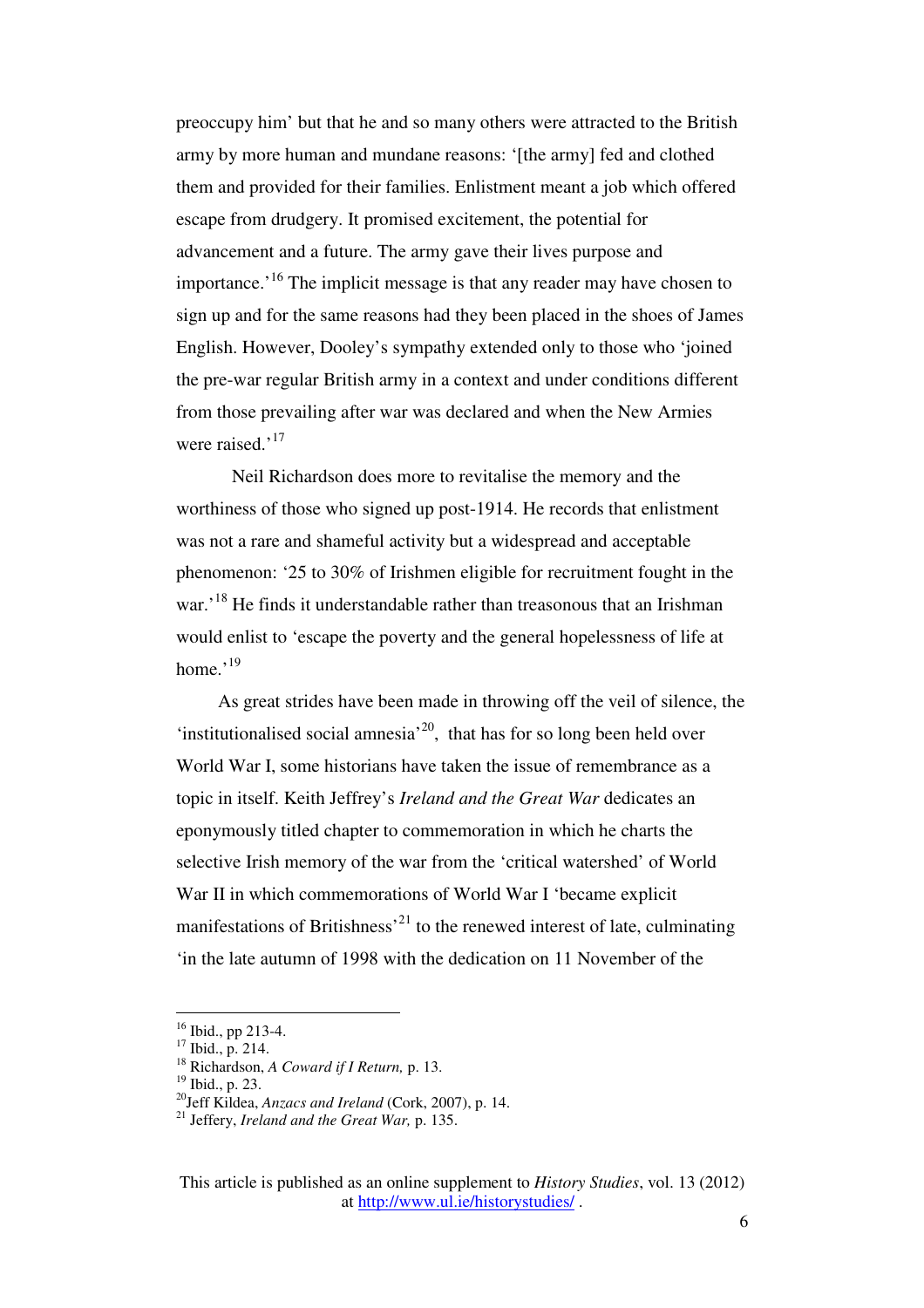"Island of Ireland Peace Tower" on Messines Ridge in Belgium.'<sup>22</sup> Jeffery, writing in John Horne's *Our War* compilation in 2008, sounds a word of caution in terms of the memory of the war and how it is interpreted in the context of the peace process in Northern Ireland:

The Irish dead of the conflict have today been conscripted (as the Irish living of the war years never were) to serve in a very political, if well-meaning, project of mutual communal understanding and reconciliation. Although a number of people at the time hoped that common service in the trenches might actually bring Irishmen together and help heal the divisions between different political and religious groups, it may well be that most Irish soldiers could not have cared one way or the other.<sup>23</sup>

In the past twenty years, there has been a rebirth in historical interest it, and popular remembrance of, Ireland and World War I.

\*\*\*

 $\overline{a}$ 

The Civil War had to endure its share of silence and neglect as well; 'outside of hagiographic biographies of Collins and de Valera and two valuable but non-academic books on the Civil War in the 1960s, it was not until 1988 that a "recognised student of history" [Michael Hopkinson] – significantly, a non-Irish one – devoted a book to the subject.<sup> $24$ </sup> Just like World War I, the Civil War does not fit snugly into the nationalist narrative that celebrates 1916 and the War of Independence most dearly. The Civil War, by its very nature, was a divisive and deeply hurtful episode in Irish history, one which would leave deep scars. De Valera noted in his preface to Dorothy Macardle's *The Irish Republic* that 'as the Irish people were then

<sup>&</sup>lt;sup>22</sup> Jeffery, *Ireland and the Great War*, p.138; Note that Jeffrey was writing in the year 2000 before the visit of Queen Elizabeth II to the war memorial at Islandbridge, Dublin. <sup>23</sup> Jeffery, 'Echoes of War' in Horne, *Our War,* p. 274.

<sup>&</sup>lt;sup>24</sup>Gavin Foster, 'In the Shadow of the Split: Writing the Irish Civil War', *Field Day Review*, vol. 2 (2006), p. 297.

This article is published as an online supplement to *History Studies*, vol. 13 (2012) at http://www.ul.ie/historystudies/ .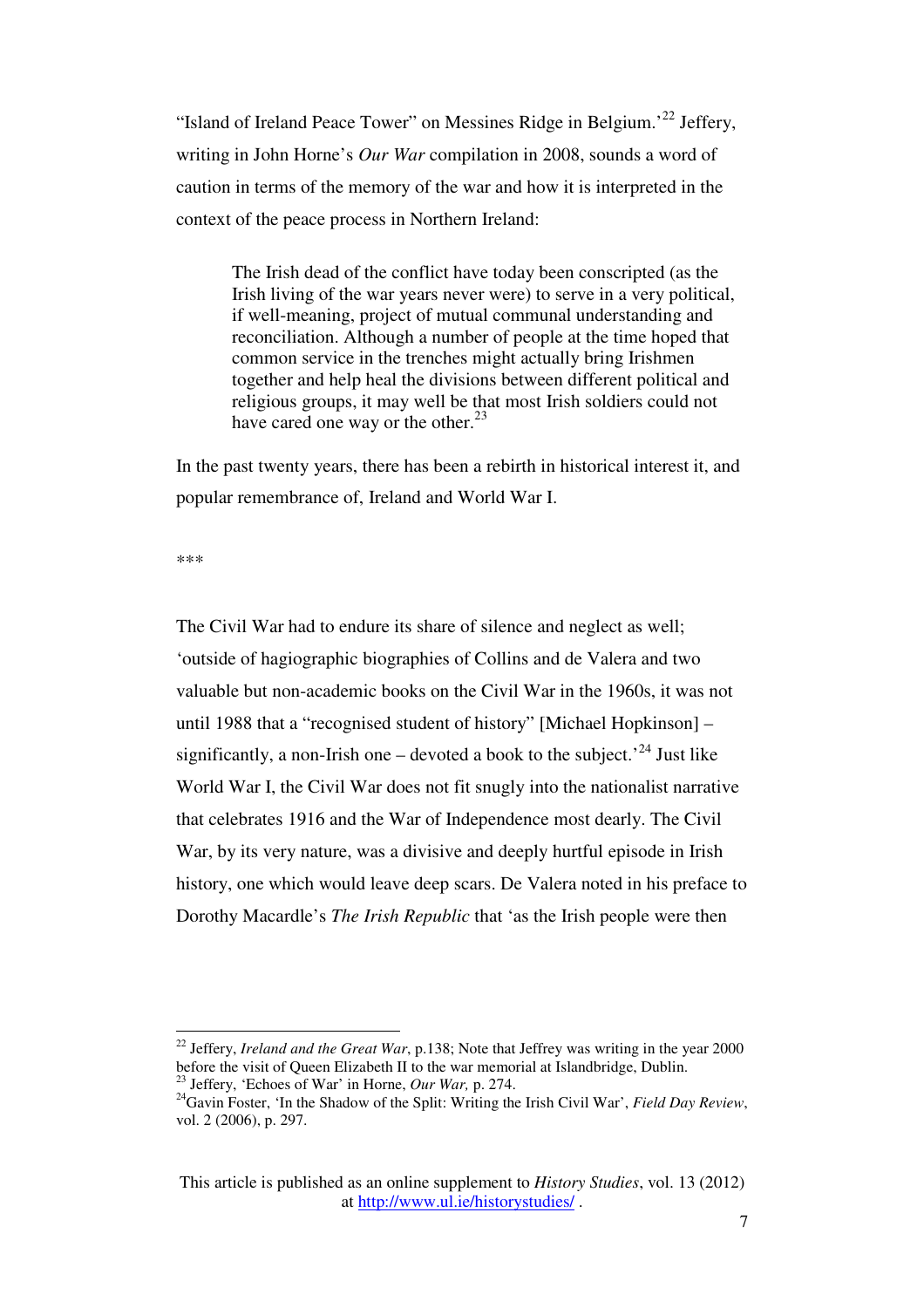divided, so, it may be expected, will people in the future also be divided.<sup>25</sup> Undoubtedly people held strong opinions on the war; Macardle wrote in 1937 that 'no thinking person can be close to a conflict so intense and desperate without forming an opinion as to where the balance of justice  $lies<sup>26</sup>$ , but these views were not voiced. Because the divisions were not between the Irish and the common enemy, Britain, but were incestuous in nature, splitting compatriots, neighbours and even families, the divisive opinions were largely kept private. It was in nobody's interest to bring divisions to the surface, especially not when veterans were still alive and 'the identities of the two main political parties in the Republic of Ireland, the institutions of the state, and, for a long time, the governing personnel themselves all have their origins in the civil war.<sup>27</sup>

As a result, the debate on the Civil War was sparse and stagnant from P.S. O'Hegarthy's outline in 1924 until very recently. The key features of *The Victory of Sinn Féin* resonate throughout most of the sparse work in the area. The pro-Treaty side is favoured (albeit not with such obvious bias as O'Hegarthy) and a Manichean debate is created which juxtaposes Michael Collins and Éamon de Valera, pro-Treatyites and anti-Treatyites, ballots and bullets. O'Hegarthy describes Collins as the man who, 'from the beginning to the end of this business, never said a bitter word<sup> $28$ </sup>, and holds Éamon DeValera responsible 'for *all* the bloodshed and suffering.<sup>29</sup> The legitimacy of the pro-Treaty position is intimated by its popular endorsement; 'The people wanted that Treaty, wanted it with all their hearts', whereas the anti-Treatyites are described in a chapter entitled 'Devil Era' as 'savage (…) There was unrestrained shooting and unrestrained looting and unrestrained

<sup>25</sup>Dorothy Macardle, *The Irish Republic: A Documented Chronicle of the Anglo-Irish Conflict and the Partitioning of Ireland with a Detailed Account of the Period, 1916-1923* (fourth ed., Dublin, 1951)*,* p. 20.

<sup>26</sup>Macardle, *The Irish Republic*, p. 23

<sup>27</sup> Bill Kissane, *The Politics of the Irish Civil War* (Oxford, 2005), p. 2.

<sup>28</sup> P.S. O'Hegarthy, *The Victory of Sinn Féin: How it Won it and How it Used it* (Dublin, 1924), p. 140.

<sup>29</sup> Ibid.*,* p. 72. [italics added for emphasis]

This article is published as an online supplement to *History Studies*, vol. 13 (2012) at http://www.ul.ie/historystudies/ .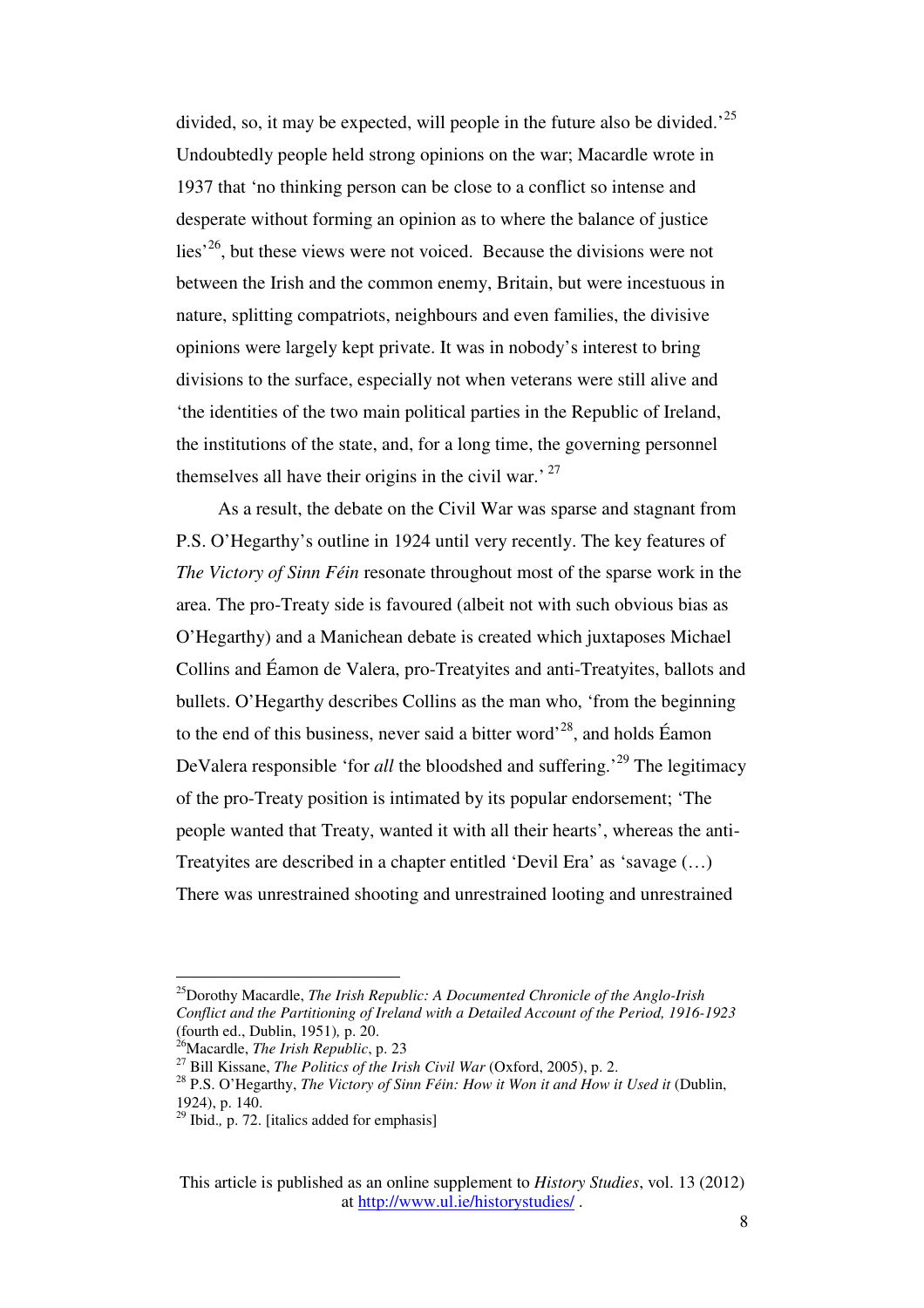robbery, and a general attack upon the whole social fabric.<sup>30</sup> He describes the pro-Treaty victory in the war as 'the victory of the people (…) a victory for democratic government as against a military despotism, a victory for the ballot as against the bullet.<sup>31</sup> He also makes a key point, a point which would be emphasised time and again by later historians: that the split was inevitable (albeit it did not have to result in Civil War); 'For one thing, Sinn Féin succeeded too quickly and too easily, and it was not prepared for that (…) That there should be differences of opinion in Sinn Féin when confronted with the Treaty was inevitable.<sup>32</sup>

 Macardle would offer some balance to O'Hegarthy's polemical history with her hagiography of anti-Treatyite de Valera but restrained from attacking the pro-Treaty leaders as vehemently as O'Hegarthy had savaged the anti-Treatyites. She accepts that Collins and Griffith 'had not intended to precipitate Civil War.'<sup>33</sup> Nevertheless, she is adamant that 'they had underestimated the sincerity of the opposition to the Treaty and the deep loyalty that underlay all differences among those who resisted it.<sup>34</sup> Perhaps Macardle's most telling contribution to the debate was to insert a more typical nationalist, anti-British element into the narrative when she describes the defeat of the republicans as 'a victory for England, not for Ireland.<sup>35</sup>

 The two books that emerged in the latter half of the 1960s, Eoin Neeson's *The Civil War in Ireland 1922-23* (1966) and Calton Younger's *Ireland's Civil War* (1968), accumulate (and tame) the elements of O'Hegarthy and Macardle's work into a convenient and consensual narrative. Divisions are minimised. The pro-Treaty side is favoured slightly but the anti-Treatyites are not blamed outright. The war was inevitable, neither side could have prevented it. Eoin Neeson writes that 'no matter what agreement was signed, other than the full Irish proposals, a splinter

 $30$  Ibid., pp 73, 124.

 $31$  Ibid., p. 141.

<sup>32</sup> Ibid., pp 148-9.

<sup>33</sup> Macardle, *The Irish Republic,* p. 758.

<sup>&</sup>lt;sup>34</sup> Ibid., p. 758.

 $35$  Ibid., p. 861.

This article is published as an online supplement to *History Studies*, vol. 13 (2012) at http://www.ul.ie/historystudies/ .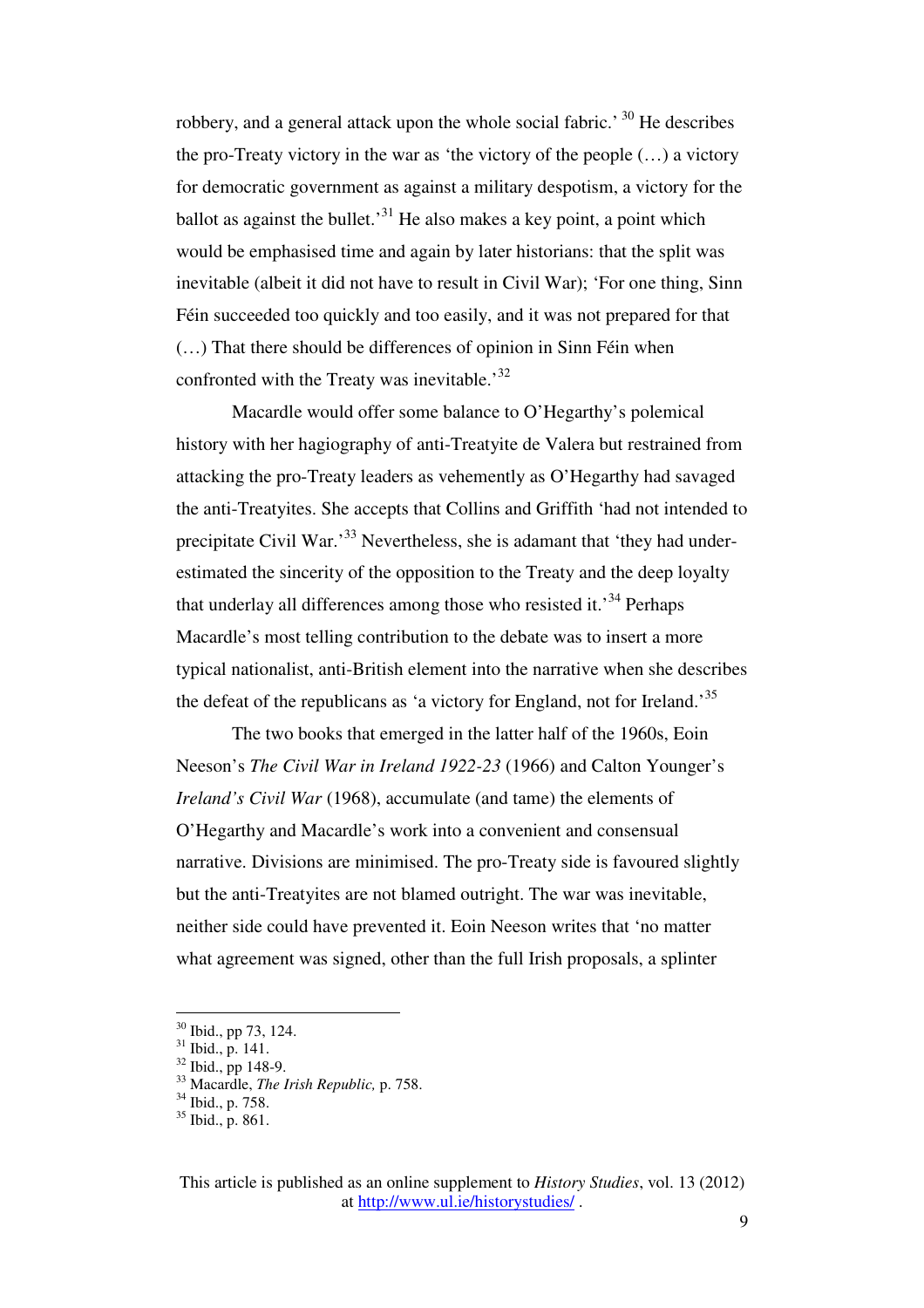group was inevitable<sup>36</sup>, a sentiment echoed by Younger; 'revolutions' overturn regimes; they do not immediately replace them. Moderates and extremists, realists and idealists unite in common purpose; once they have achieved it they diverge once more.'<sup>37</sup> The Civil War was not so much a bitter feud as a consequence of circumstance, a failing of the entire Sinn Féin family, a failing precipitated by the British who 'had sold Ireland a pup<sup>38</sup> and who had given the Irish 'a Treaty plus an ultimatum.<sup>39</sup> The inevitability of a split, the failing of the Sinn Féin movement as a whole, and 'the background responsibility' of Britain is a convenient way to share the blame thinly and universally, if at all. $40$ 

 By the beginning of the Troubles there was thus an acceptable, if not wholly accurate, version of events which allowed for a shameful episode to be brushed off without much damage to any party. No local studies were conducted when leading protagonists and their families were alive. Nobody was willing to stick their head above the parapet to challenge a version that was best left alone.

## \*\*\*

With the onset of the Troubles it is of little surprise that the debate did not develop greatly in ensuing years. The structure changed little (the inevitability and British influence are explored) but there was a greater leaning in favour of the pro-Treatyites as comparisons were made between the anti-democratic militia operating in Northern Ireland in the Troubles (the Provisional IRA) and the anti-democratic anti-Treatyites in the Civil War; 'by the mid-1970s, governmental concern with counterinsurgency demanded that the northern war's combatants be clearly categorized: terrorist and legitimate, criminal and lawful, democratic and anti-

<sup>36</sup> Eoin Neeson, *The Civil War in Ireland, 1922-23* (Cork, 1966), p. 58.

<sup>37</sup> Carlton Younger, *Ireland's Civil War* (London, 1968), p. 35.

<sup>38</sup> Ibid., p. 213.

 $39$  Ibid., p. 508.

 $40$  Ibid., p. 506.

This article is published as an online supplement to *History Studies*, vol. 13 (2012) at http://www.ul.ie/historystudies/ .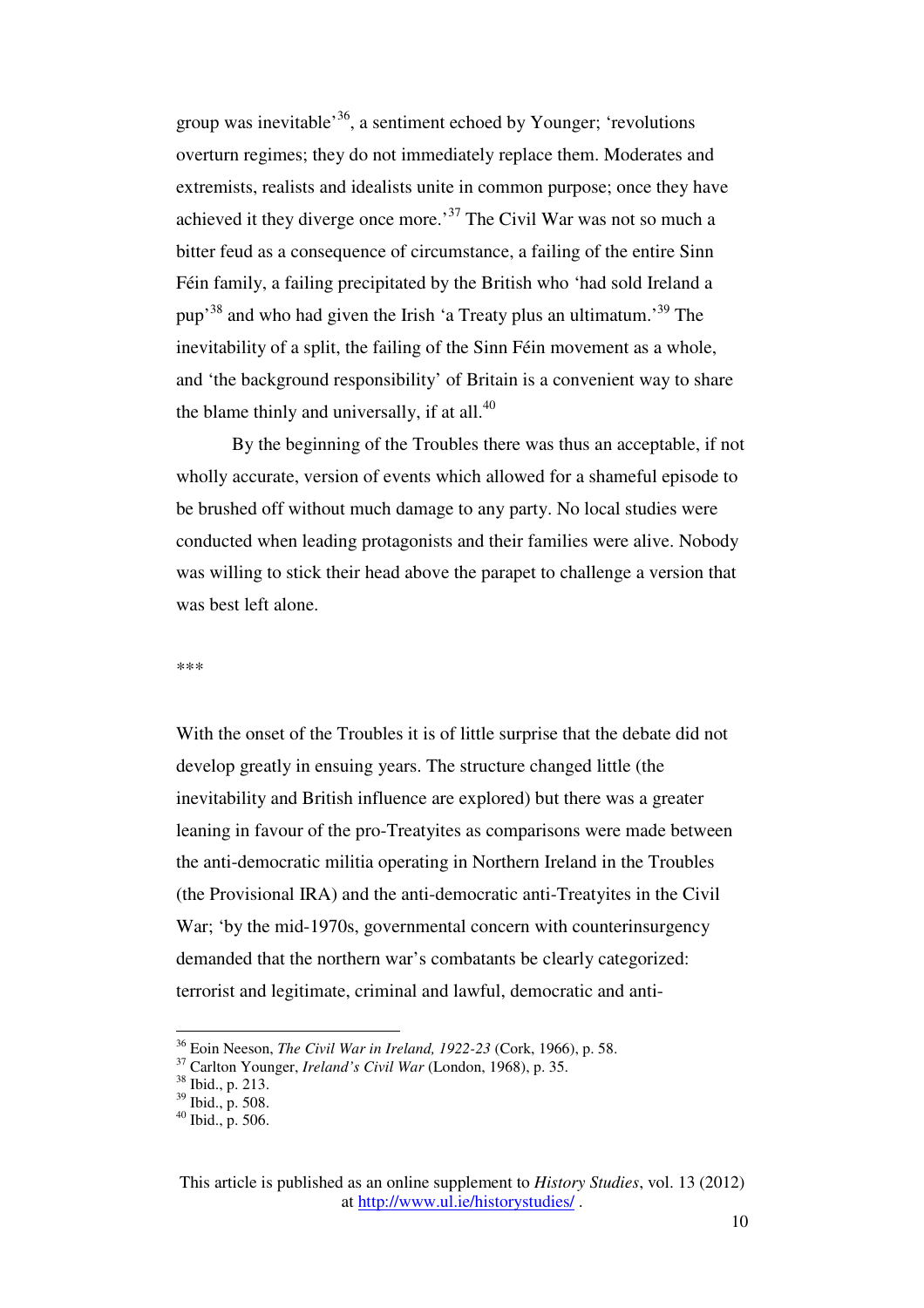democratic.'<sup>41</sup> As a result, the extremism of the anti-Treatyites, their 'fanatical idealism'<sup>42</sup>, and their 'emotionalism'<sup>43</sup> was played up in contrast to the 'stubborn realism' of the democratic Free State army who 'were salvaging the best that could be achieved, with their backs to the wall.<sup>'44</sup> This led Curran to conclude that 'whether the state was to be ruled by the people or by a revolutionary junta was the most important question confronting Ireland in 1922.<sup>45</sup>

Michael Hopkinson's *Green Against Green* (1988) pointed the way towards a deeper and more insightful engagement with the war. Moving away from viewing it as the result of a mere political split, in his chapter entitled "The Treaty Split", as well as looking at the role of 'the Political Reaction to the Treaty', further chapters include: 'the Military Reaction to the Treaty', 'the IRB and the Treaty' and 'Social Considerations and the Treaty Response.' Hopkinson argues that 'in many localities personal choices, loyalties and animosities had considerable relevance to choices made over the Treaty.<sup>'46</sup>

 However, it has not been until very recently that a less centralised analysis has been pursued. Peter Hart has taken a closer look at the IRA in Cork while John Borgonovo's *The Battle for Cork, July-August 1922*, described as being 'no re-working of the Civil War as "democracy versus republican militarism" narrative<sup> $47$ </sup>, explores the intricacies of the Civil War in Cork, providing facts and analysis to make less politicised observations.<sup>48</sup>

<sup>&</sup>lt;sup>41</sup> John M. Regan, 'Historiographical Reviews: Southern Irish Nationalism as a Historical Problem', *The Historical Journal,* vol. 50, no. 1 (2007), p. 216.

<sup>42</sup> Joseph M. Curran, *The Birth of the Irish Free State, 1921-23* (Alabama, 1980), p. 281.

<sup>43</sup>Tim Pat Coogan, *The Irish Civil War: Its Origins and Course* (London, 1999), p. 28.

<sup>44</sup> Helen Litton, *The Irish Civil War: An Illustrated History* (Dublin, 1995), p. 131.

<sup>45</sup> Curran, *The Birth of the Irish Free State,* p. 280.

<sup>46</sup> Ibid., p. 43.

<sup>47</sup> John Dorney, 'Book Review: John Borgonovo, The Battle for Cork, July-August 1922, Mercier 2011', *The Irish Story* (Dec 2011),

<sup>(</sup>http://www.theirishstory.com/2011/12/08/book-review-the-battle-for-cork-july-august-1922/#.Tw6wZaU2-So) (10 Jan 2012).

<sup>48</sup> *The I.R.A. and Its Enemies: Violence and Community in Cork, 1916-1923* (Oxford, 1998); It must be noted that Hart's work has proved controversial with his accounts of the Kilmichael Ambush and Dunmanway Killings drawing criticism. Doubts have also been raised about the validity of anonymous interviews Hart refers to in his work.

This article is published as an online supplement to *History Studies*, vol. 13 (2012) at http://www.ul.ie/historystudies/ .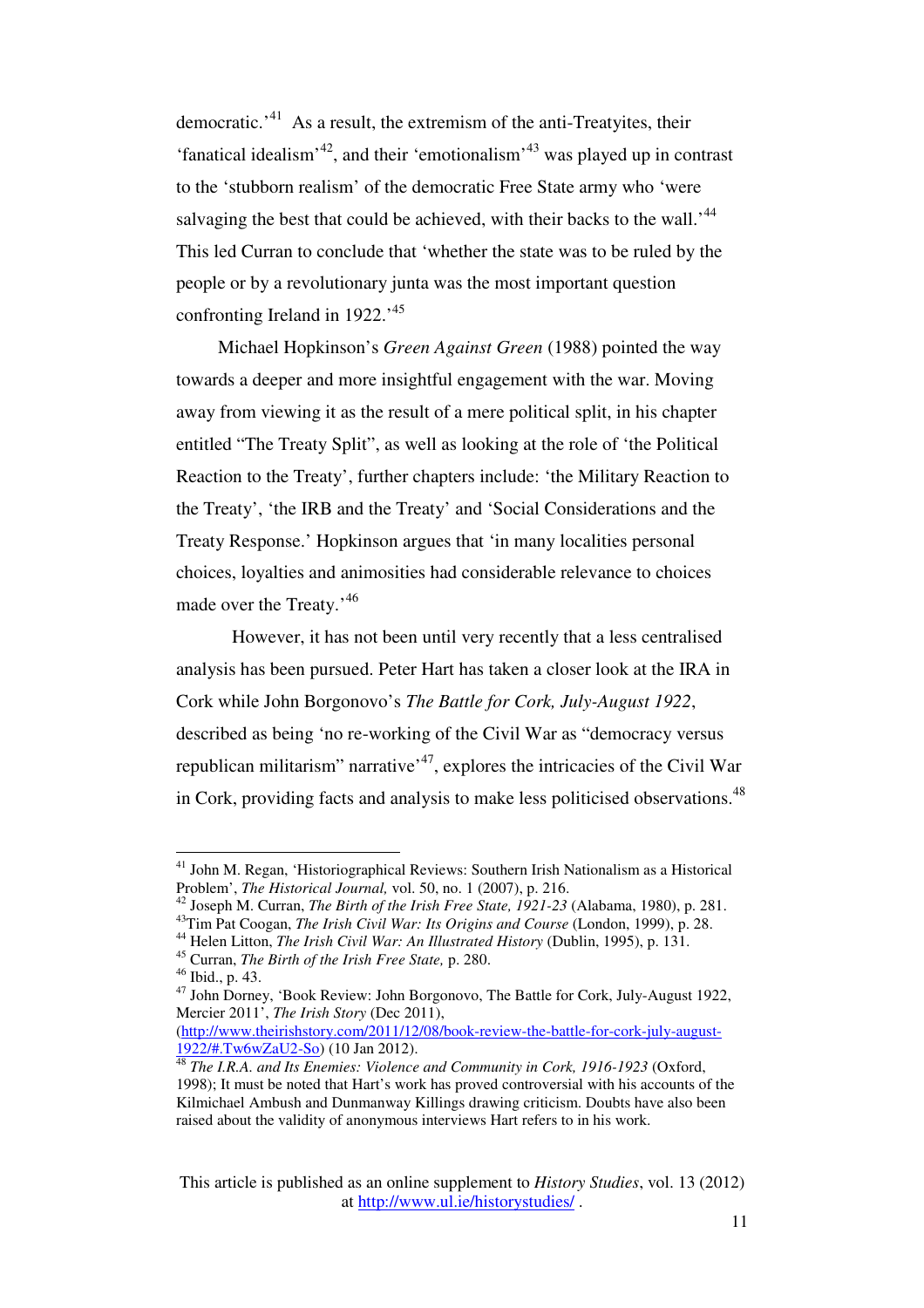It is interesting to note that neither Hart nor Borgonovo hail from these shores. Meanwhile Gavin Foster has appealed for the importance of 'the woefully under-theorised and imprecisely deployed concept' of social class to be reflected in the history of the war.  $49$ 

 While Hart and Borgonovo have done much to reshape the stale critique of the Civil War, John M. Regan has challenged it head on. Gavin Foster wrote in 2006 that in histories of the Civil War, there is 'a widespread tendency to reduce the complexities of allegiances and the tumult and chaos of the period to seductively simple binaries in which the pro-Treaty side predictably emerges as the clear moral victor over intransigent republicanism.<sup>50</sup> Regan sets out not just to challenge this tendency, but to reverse it. He suggests that 'Michael Collins and the Treatyite leadership fought, however extraneously, in the empire's interest', and that 'Collins's position as an icon of southern nationalism deserves serious reinterpretation.<sup>51</sup> Challenging the ballots versus bullets argument in favour of the pro-Treaty side, he argues that 'Collins assumed powers best described as dictatorial between the middle of July and his death in an ambush on 22 August', and that 'transfers between panel candidates indicate significant voter solidarity on the issue of coalition government which, in the absence of any superior authority, undermines interpretations suggesting a mandate for the treaty, treatyites, the Provisional government, or any democratic premise for the Civil War.<sup>52</sup> This is dramatic stuff from Regan, unthinkable until recently. Just like the revived interest and analysis of World War I, this has only been made possible by the remarkable transformation of Ireland and, in particular, the peace process of Northern Ireland. While it is debatable whether the Troubles contributed greatly towards a restructuring of the debate, it seems that there was an 'avoidance

<sup>&</sup>lt;sup>49</sup> Gavin Foster, 'Class Dismissed? The debate over a social basis to the Treaty split and Irish civil war', *Saothar,* vol. 33 (2008), p. 84.

<sup>50</sup> Foster, 'In the Shadow of the Split', p. 297.

<sup>51</sup> Regan, 'Southern Nationalism as a Historical Problem'*,* p. 208.

 $52$  Ibid., pp 212, 215.

This article is published as an online supplement to *History Studies*, vol. 13 (2012) at http://www.ul.ie/historystudies/ .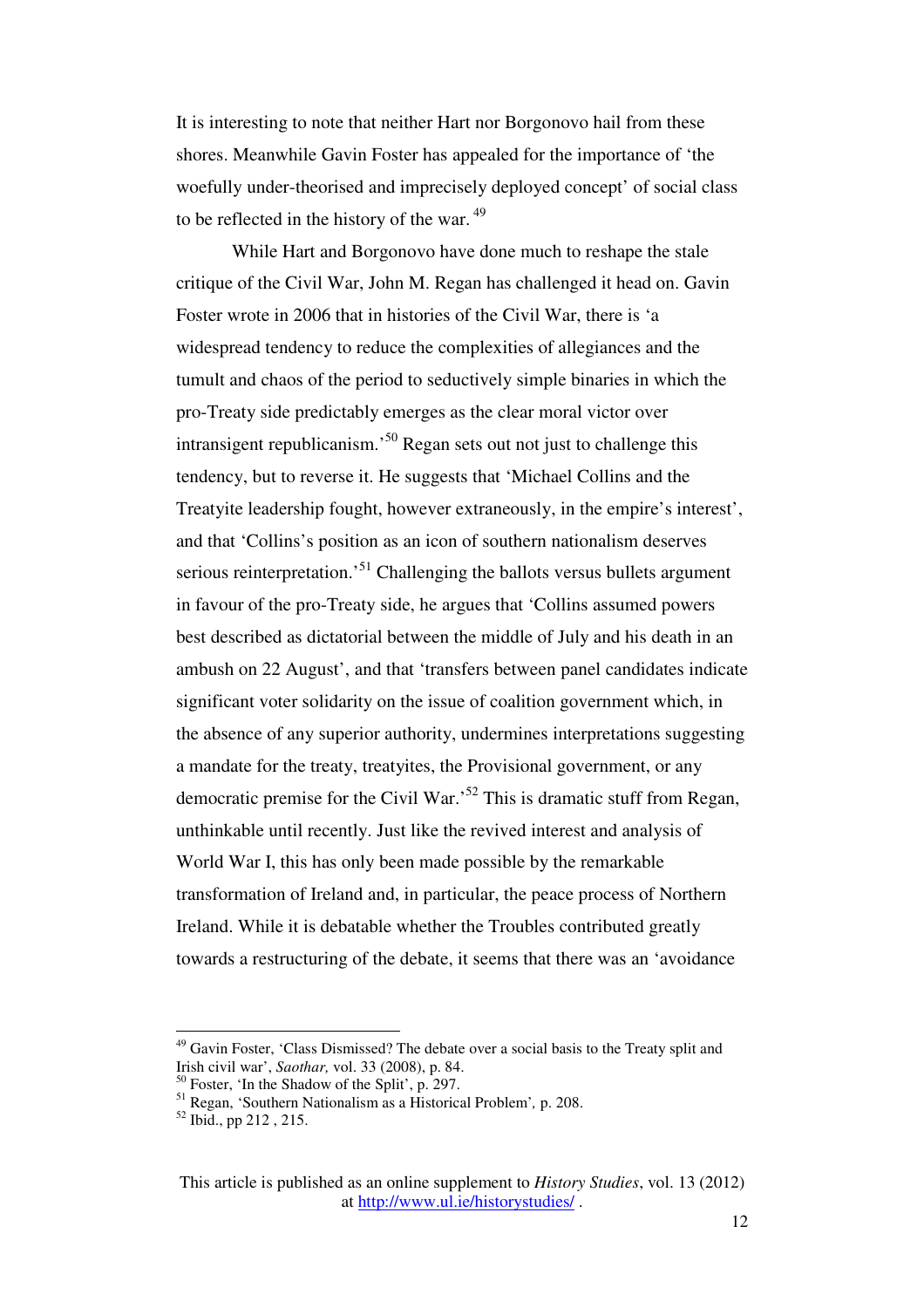of probing and problematic questions.'<sup>53</sup> It is only understandable that historians did not want to be arguing in favour of anti-Treatyites, who were perceived to be anti-democratic, at a time when an anti-democratic, secret army was engaged in an un-mandated war. The similarities between the Civil War and the Northern Troubles were too close and the subject matter too sensitive. The Good Friday Agreement, The St. Andrews Agreement and the success of the power-sharing executive in the north of late have allowed for a more systematic and more controversial approach to the study of the Civil War.

Susan Sontag maintains that 'what is called collective memory is not a remembering but a stipulating: that *this* is important...<sup>54</sup> Her idea is that the character of a nation's memory is a matter of editing. Some aspects of an event are emphasised to give a particular slant to the memory of an event and to indoctrinate new generations while other aspects are edited out. The editing process is closely tied to contemporary conditions. Aspects that do not fit contemporary demands get edited out while the more convenient stuff is kept. In Ireland this has certainly been true. Our collective memory of the Irish revolutionary period 1913-1923 is dominated by certain events to the detriment of others. The portrait of Patrick Pearse is an icon of the period; there stands on O'Connell Street in Dublin a statue of Jim Larkin, arms outstretched, reminding Dubliners and the nation of the 1913 lockout; every summer the events of Bloody Sunday are subconsciously remembered as GAA fans pack the Hogan stand in Croke Park.<sup>55</sup> At least until recently Ireland's collective memory has been selective to say the least. The Garden of Remembrance at Islandbridge for Irish World War I veterans was left unfinished for forty years, their contribution did not fit the narrative of

<sup>&</sup>lt;sup>53</sup> Regan, 'Southern Nationalism as a Historical Problem', p. 218.

<sup>54</sup> Susan Sontag quoted in Jeremy Harding, 'Humanitarian Art: Review of *Regarding the Pain of Others* by Susan Sontag', London Review of Books, Vol. 25 No. 16, 21 Aug. 2003, pp 22-3 (http://www.lrb.co.uk/v25/n16/jeremy-harding/humanitarian-art) (12 Jan 2012).

The Hogan Stand is named after Tipperary captain Michael Hogan, one of fourteen casualties in Croke Park on Bloody Sunday, 1920.

This article is published as an online supplement to *History Studies*, vol. 13 (2012) at http://www.ul.ie/historystudies/ .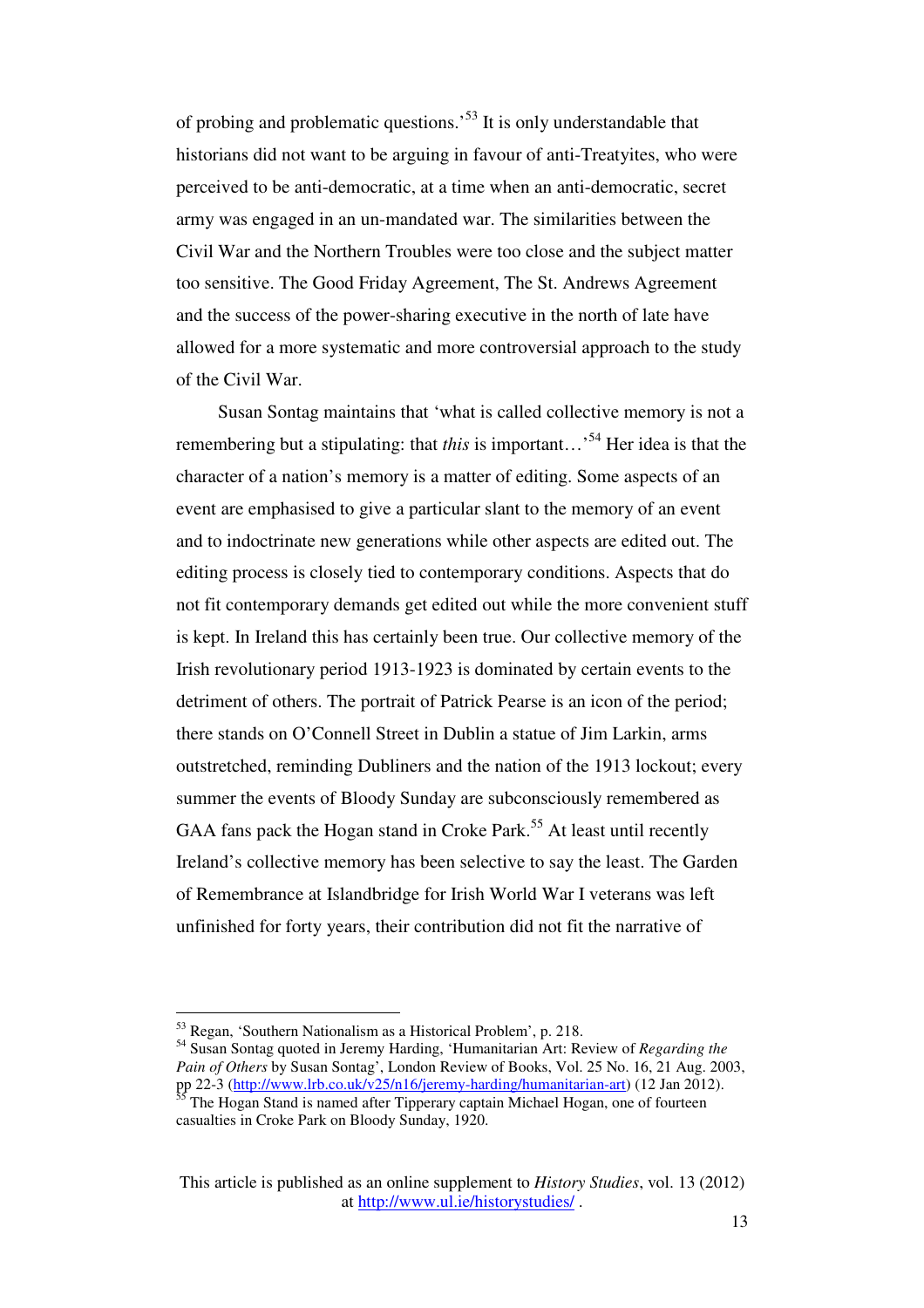memory. The Civil War was similarly shunned, a shameful shadow that could not be shrugged off, only ignored.

However, this editing process has been reversed to a degree. Most recent, and most obvious, has been the visit of Queen Elizabeth II to Islandbridge, 'relatively unknown to the greater public before the visit.<sup>56</sup> The Civil War was brought back to life in the form of film with Neil Jordan's *Michael Collins* and Ken Loach's *The Wind that Shakes the Barley*. <sup>57</sup> This process has been facilitated by some mundane factors – the distance of time makes controversial subjects more approachable as does the retirement and passing of key protagonists – but also by more spectacular developments which have propelled Ireland into the twenty-first century as a liberal, cosmopolitan, European country with the maturity to look back with some objectivity and comprehensiveness. The Celtic Tiger years modernised and momentarily enriched (in a monetary sense at least) Irish society. The over-arching power of the Catholic Church declined with childsex abuse scandals. The Provisional IRA ceasefires of 1994 and 1997 and the subsequent Good Friday Agreement set the island on the (long and windy) road to peace. In November 2004, Ireland came top of a European Economic Unit survey into the quality of life in European countries, leading Dan O'Brien of *The Irish Times* to muse that 'the key to life satisfaction, it seems, is to have the best of both worlds: the good of the modern and the best of tradition, a trick that is notoriously difficult to pull off, because when the old stifling stuff is ditched (think dictatorial clergymen, arranged marriages and excessive deference) many good things seems to get lost as well.'<sup>58</sup>

<sup>56</sup> Seán McCárthaigh, 'Forgotten Irish war dead honoured by queen's visit' in *Irish Examiner,* 19 May 2011.

<sup>57</sup> It must be noted that although Jordon's *Michael Collins* helped to remove the taboo surrounding the Civil War, the film was highly controversial given that the year of its release coincided with a resumption of the Provisional IRA's campaign and the anachronistic use of a car bomb in the film

<sup>58</sup> Dan O'Brien, 'Ireland Comes Top For Quality of Life, 17 November 2004', in Dan O'Brien, *Ireland, Europe and the World: Writings on a New Century* (Dublin, 2009), p. 37.

This article is published as an online supplement to *History Studies*, vol. 13 (2012) at http://www.ul.ie/historystudies/ .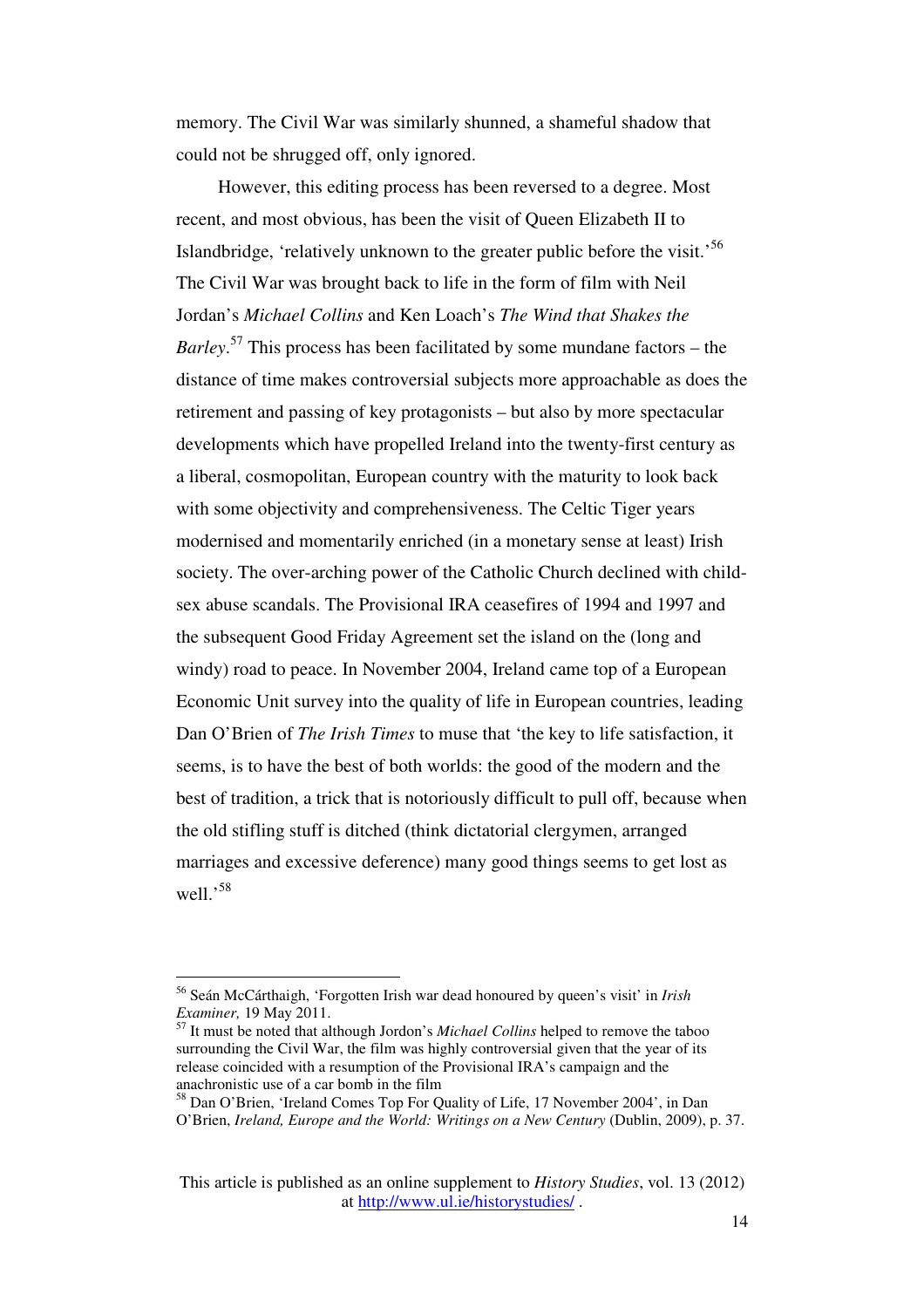As far as the history of World War I and the Civil War is concerned, we have struck a much better balance between the 'old stifling stuff' and the 'good of the modern.' As the nation has become more open and willing to discuss controversial issues, historians have begun to engage with World War I and the Civil War. However, it is time that historians used this environment to challenge perceptions, to challenge the memory that has been edited for us. Whilst it was perhaps excusable that the silence and consent regarding the Civil War was tolerated for reasons of reconciliation and peace, it is inexcusable that the 'amnesia' surrounding World War I, which was constructed in a mean and deliberate fashion, was not challenged until the general mood allowed.

Hart, Borgonovo and Regan have shown the way forward for a richer study of the Civil War which should provide us with a fascinating insight into who we are and where we have come from. Historians of World War I must also continue to challenge common perceptions. As the centenary anniversary of that war approaches, historians must be wary of the tendency to use the war for the political purpose of promoting common ties between Unionists and Nationalists. Richard Grayson's *Belfast Boys* explains 'how men could fight in the same army against a common foe, but hold different views about how Ireland should be governed.<sup>59</sup> While this is true, we must be careful not to let the current peace process or the excitement of Queen Elizabeth II's visit let us lose sight of the essential fact that Unionists and Nationalists went to war for opposing reasons or that only for the war, a civil war between Unionists and Nationalists looked possible. While there is a temptation to allow present day considerations shape our views of the past, historians' first concern must always be with historical fact.

<sup>59</sup> Richard Grayson, *Belfast Boys, How Unionists and Nationalists fought and died together in the First World War* (London, 2009), p. xv.

This article is published as an online supplement to *History Studies*, vol. 13 (2012) at http://www.ul.ie/historystudies/ .